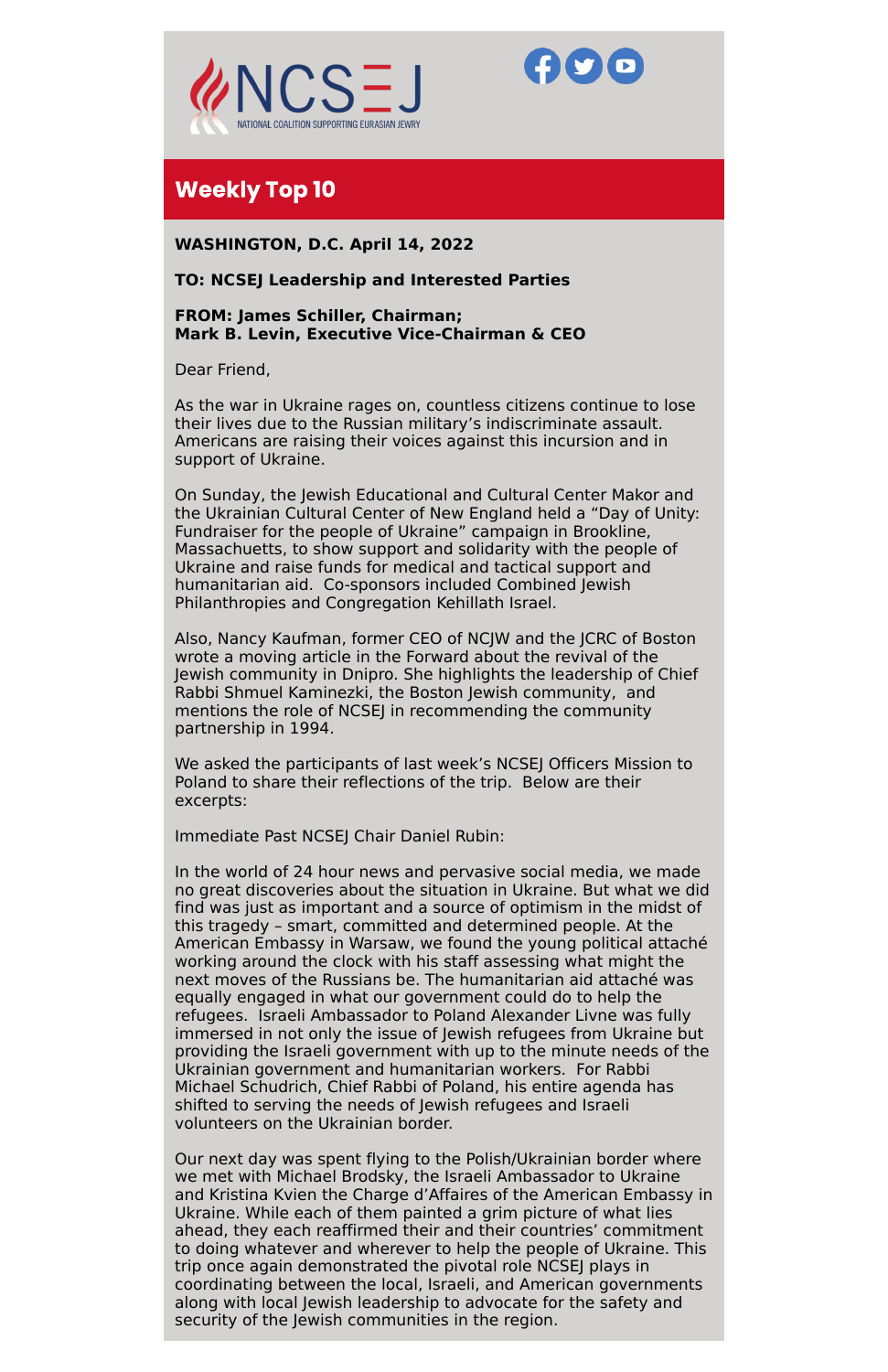NCSEJ Vice President Gerald Platt:

Our trip to Poland and its border with Ukraine, provided the mission with a fresh, accurate and realistic perspective of the current crisis. Our dinner meeting with Rabbi Schudrich was particularly informative. He clearly elucidated the circumstances of the Polish Jewish community, in general, and then more particularly with the huge influx of Ukrainian refugees that need to be attended to; compounded by the upcoming Pesach holiday and the two Seders.

In our meeting with Israeli Ambassador to Ukraine Michael Brodsky, we discussed the issue of Israel having to stand on the edge of the knife between Ukraine and Russia. Our time spent at the border was most important for us. There are at least a dozen and a half countries and agencies that are represented at the border, volunteering and assisting the refugees as they cross. Without a doubt, the most prominent presence were the Israelis. Between a triage center makeshift emergency room, mother/child unit, psychological assistance units and other facilities, the Israelis do what they do best: assist people, around the globe, in times of distress.

NCSEJ Vice President Allen Kronstadt:

Our day traveling to the Polish - Ukraine border was most enlightening. First, as we arrived at the airport of the border town Rzeszow, we passed numerous batteries of anti-aircraft missiles. Shortly thereafter, we arrived at the temporary US Embassy, where we learned of the close and strategic relationship that our 82nd airborne plays with protecting and assisting our diplomatic mission. After an hour's drive, we met the Israeli Ambassador at the border crossing town of Mediak. This Polish border crossing was managed by an eclectic group of volunteers and NGO organizations assisting the Ukrainian refugees. Many were Israeli or other Jewish volunteers from around the world.

Other volunteers we met included an anti-Communist group from China, a reggae DJ from Australia, "Olas Boss," and an Indian Sikh by way of Seattle. The final meeting at the border visit was with the unofficial coordinator of the international volunteers' group, Nicolas Kusiak. Nicolas is a young man from Warsaw, who arrived as a volunteer at the chaotic border crossing, at the beginning of the war. He told us he quit his job, contributed his personal savings to organize the various volunteers and NGO organizations, to supply heat, electricity, medical and housing supplies, all while raising funds along the way. As of last week, it was reported that 630,000 refugees crossed through the Mediak border. His heroic efforts highlight how one person can truly make a difference.

NCSEJ Treasurer Harry Blumenthal:

During our visit we met with United States and Israeli government officials with whom we had wide ranging, direct and productive discussions. We also met with representatives of several Jewish relief organizations in Poland including the Taube Center for Jewish Life & Learning, the JDC, the JCC, and the Israeli Rescuers Without Borders. To me, the most meaningful aspect of the trip was the visit to the border crossing near Medyka. We were able to observe firsthand the refugees, mostly elderly citizens, women and children. My emotion at the border crossing and in the Refugee Relief/Medical tents was an overwhelming sadness. The plight of the refugees, their trauma, and fear for their future was palpable. However, I also felt uplifted and inspired by the generosity of spirit and willingness of volunteers and professionals from many countries who quickly dropped their everyday lives and flocked to the border to help.

Let me add a few poignant memories of our trip. I felt an intense pride in the Jewish relief organizations that rushed to assist the refugees. Each organization emphasized that they came to help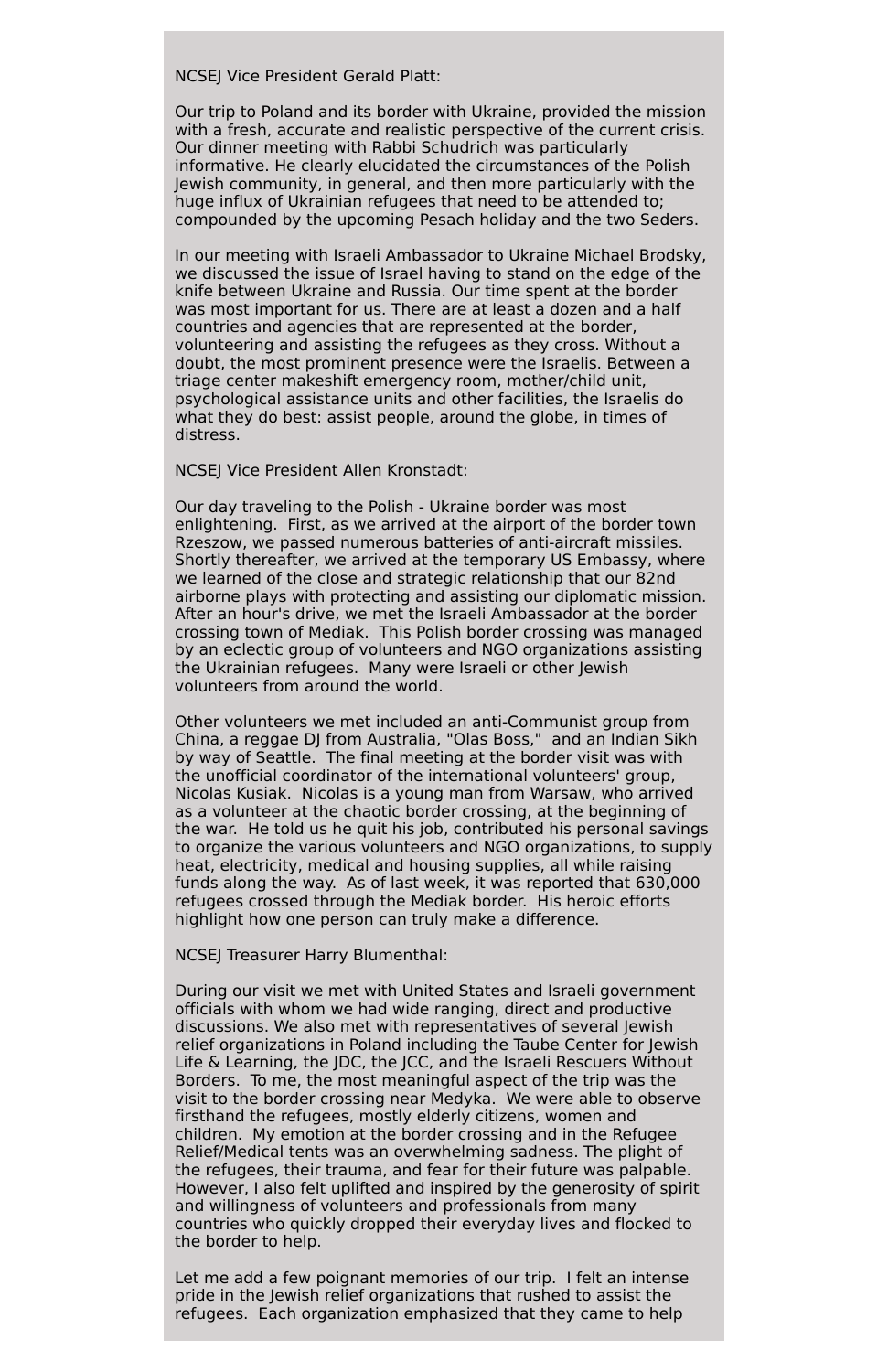every person in need, regardless of religion or background. We had coffee the last day with a young lady who had fled her small Ukrainian village with a friend two days after the invasion. They had to endure 36 hours in line to be allowed to cross into Poland. Her parents would not leave. They said they were "like old trees with long roots and couldn't move."

James Schiller Mark B. Levin Chairman CEO

**Show Your Support, Donate to NCSEJ Today** 

As we prepare to celebrate the holiday of Passover, let us pray and support our fellow Jews around the world, especially in Ukraine.

Wishing you and your family a Chag Pesach Sameach.

# **NCSEJ WEEKLY TOP 10 Washington, D.C. April 14, 2022**

# **I watched Dnipro's Jews rebuild and thrive. I know they will triumph once again Nancy K. Kaufman The Forward | April 12, 2022**

Dnipro, one of the largest cities in Ukraine, is surrounded by Russian fighting. As Putin's invasion intensifies, the city is urging people to flee, and things are looking grim. But I know the resilience of this city firsthand: I watched as Jewish life was rebuilt after decades of suppression, and I know that they will rebuild once more.

As the Iron Curtain was coming down in the late 1980s, tens of thousands of Soviet Jews immigrated to Israel and the United States. But thousands of Jews in Ukraine chose to stay put and begin to rekindle their connection to Judaism for the first time in a generation. Under Soviet rule it was illegal to practice religion, so most Jews went 'underground' or ceased any practice at all.

Beginning in 1991, many Jewish organizations partnered with rabbis and local community leaders to rebuild Jewish life in the former Soviet Union. The National Conference of Soviet Jewry organized "Kehillah Projects," matching Jewish communities in the United States with emerging Jewish communities in the Former Soviet Union.

Boston's Jewish community chose to partner with the city of Dnepropetrovsk (now Dnipro) after a group of local leaders met with its young charismatic 25 year-old Chabad rabbi named Shmuel Kaminezki. Rabbi Kaminezki is one of the best community organizers I have ever seen in action, and his skills are proving invaluable now as he organizes his community now to welcome refugees fleeing from the south and east in Ukraine.

**Read the Full [Article](https://forward.com/opinion/485307/i-watched-dnipros-jews-rebuild-and-thrive-i-know-they-will-triumph-again/) Here**

**Here is how the leaders of the Moldova Jewish**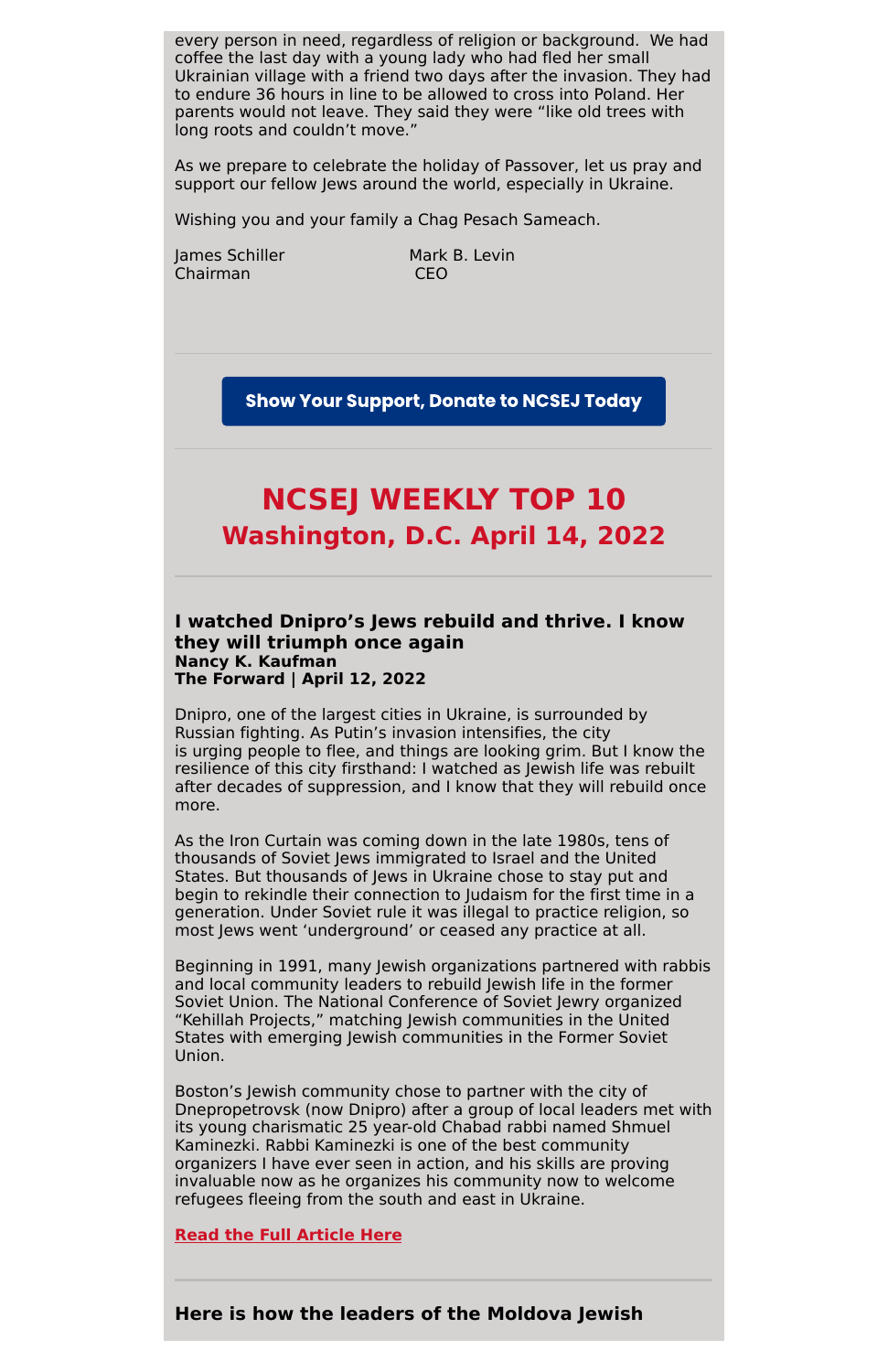## **community are bracing for a Passover full of Jewish Ukrainian refugees. Zvika Klein The Jerusalem Post | April 11, 2022**

Moldova's 4,000-strong Jewish community has purchased 10 tons of matzot from Israel to distribute to Ukrainian Jews.

"We usually get all of our kosher food from the Jewish community of Odesa, since they are a much larger and established community," Moldovan Chief Rabbi Zushe Abelsky told The Jerusalem Post. "Yet because of the Russian-Ukrainian war, there isn't enough kosher food in Ukraine."

"Before Passover, the Ohr Avner Foundation sent us matzot and kosher-for-Passover food," he said. "The head of the foundation, Shlomi Peles, organized all our needs for Passover in conjunction with the Diaspora Affairs Ministry."

"We have become one of the main kosher food distributors to Ukraine for Passover," he added. "We have received a huge delivery of 10 tons of machine matzot that arrived from Israel. We have also received a few tons of kosher poultry, meat, preserves and all the other basic food for Passover."

The war in Ukraine broke "when we were in the midst of renovating our synagogue," Abelsky said. "So even though it was very difficult, we were able to [run] a kitchen that served 1,200 kosher servings a day for the Jewish refugees."

# **Read the Full [Article](https://www.jpost.com/j-spot/article-703834) Here**

#### **A Jewish-Ukrainian rally for peace in Brookline Andrew Brinker Boston Globe | April 10, 2022**

BROOKLINE — Center Makor was draped in blue and yellow as hundreds gathered at the Jewish cultural center Sunday to celebrate Ukrainian culture and call for peace as Russia's invasion continues to batter the country and its people.

Sunday's events, organizers said, were a demonstration of solidarity between two groups that have been historically intertwined. Ukraine has long been home to a significant population of Jewish people.

President Volodymyr Zelensky of Ukraine, who is Jewish, has appealed to the Jewish community worldwide for support since Russia invaded Ukraine more than six weeks ago.

The "Day of Unity" at Center Makor on Sunday included cultural activities, food, and culminated in a late-afternoon rally that drew

close to 100 people in a show of support for Ukraine.

**Read the Full [Article](https://www.bostonglobe.com/2022/04/10/metro/jewish-ukrainian-rally-peace-brookline/?s_campaign=8315) Here**

# **'Why Do You Want To Go To Ukraine?': Life In Russian-Occupied Berdyansk Viktoria Roshchyna Radio Free Europe | April 12, 2022**

BERDYANSK, Ukraine -- Russian military patrols prowl the streets, Russian channels fill the airwaves, and the Russian-imposed authorities take a cut of the fishermen's catch. The mayor has disappeared, phone service is dead, and protests are rare after occupying forces fired into the air at rallies against them in March.

West of devastated Mariupol and east of the isthmus that connects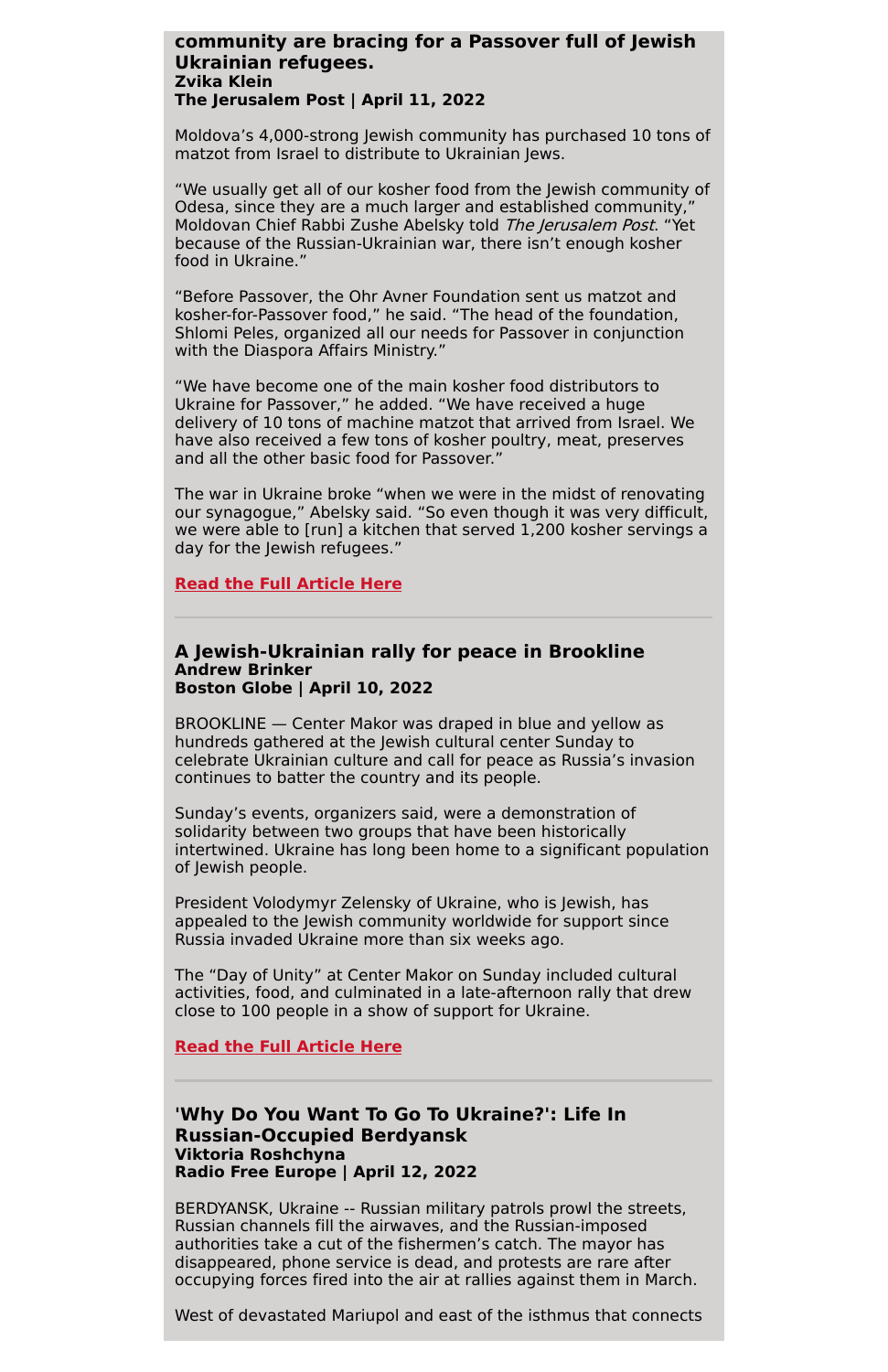Russian-held Crimea to mainland Ukraine, Berdyansk was seized by Russian forces four days after Moscow launched a large-scale invasion of Ukraine on February 24. Viktoria Roshchyna, a contributor to RFERL's Ukrainian Service, traveled last month to the city of more than 100,000 on the Sea of Azov.

After a lengthy journey through Russian checkpoints -- and a week in the custody of the Russian Federal Security Service (FSB), part of the occupying force, which accused her of working for its Ukrainian equivalent, the SBU -- this is what she saw.

#### **Read the Full [Article](https://www.rferl.org/a/ukraine-berdyansk-russia-occupation-life/31798991.html) Here**

# **Jewish man shelters refugees to honor those who saved his own family from the Holocaust Kyung Lah, Sarah Boxer and Rachel Clarke CNN | April 12, 2022**

Warsaw, Poland (CNN) - Jan Gebert handed his apartment keys to the family he had just met. The Ukrainian mother wanted to pay. No, insisted Gebert, this is free.

It was days after Russia invaded Ukraine and one of the countless acts of kindness being shown to those fleeing danger and reaching safety in Poland. But for Gebert, 42, it was very, very personal.

"My family survived the war because someone helped them. They were refugees. That's the reason why I'm here," he said. "Thanks to that time, I can help other people."

Gebert is descended from Holocaust survivors, some of the few who lived through Hitler's obliteration of Warsaw's Jewish community, which was then the largest in Europe.

To not help others now is unthinkable to him, so he and his girlfriend repeatedly invite refugees to stay until they have somewhere more permanent. As a third family arrives, Gebert and his girlfriend inflate a mattress for themselves and give the bedroom of their 400-square-foot Warsaw apartment to their new guests.

#### **Read the Full [Article](https://www.cnn.com/2022/04/11/europe/poland-warsaw-jews-help-ukrainian-refugees/index.html) Here**

## **For Jews fleeing Ukraine, Passover takes on new meaning Deepa Bharath Associate Press | April 12, 2022**

"Good morning! Happy morning!" Rabbi Avraham Wolff exclaimed, with a big smile, as he walked into the Chabad synagogue in Odesa on a recent morning.

Russian missiles had just struck an oil refinery in the Ukrainian city, turning the sky charcoal gray. Hundreds were lining up outside his synagogue hoping to receive a kilo of matzah each for their Passover dinner tables. The unleavened flatbread, imperative at the ritual meal known as a Seder, is now hard to find in war-torn Ukraine amid the war and a crippling food shortage. But the rabbi wanted no challenge to get him down — be it the lack of matzah or that he was missing his wife and children who had fled the Black Sea port for Berlin days ago.

"I need to smile for my community," Wolff said. "We need humor. We need hope."

Tens of thousands of Ukrainian Jews have fled while about 80% remain in Ukraine, according to estimates from Chabad, one of the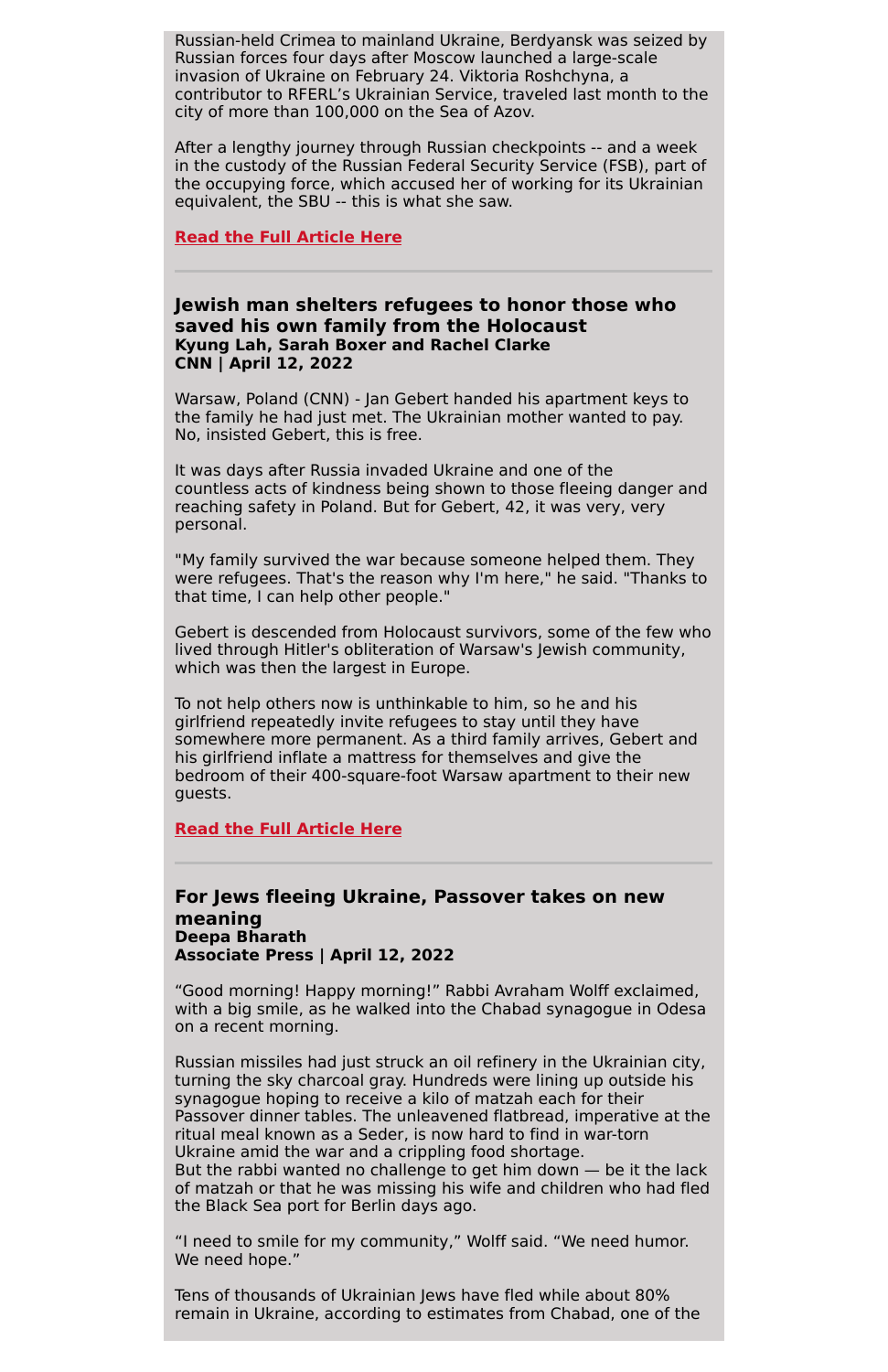largest Hasidic Jewish organizations in the world. Inside and outside Ukraine, a nation steeped in Jewish history and heritage, people are preparing to celebrate Passover, which begins sundown on April 15. It's been a challenge, to say the least.

**Read the Full [Article](https://apnews.com/article/russia-ukraine-africa-europe-berlin-passover-91a86a1668df7fd15cb879911a0d9dcd) Here**

## **Refugees with Jacuzzis: The surreal life of 200 Jews at a 4-star resort in wartime Ukraine Cnaan Liphshiz Jewish Telegraphic Agency | April 11, 2022**

IRSHAVA, Ukraine (JTA) — Like dozens of displaced persons camps that now dot Eastern Europe, the one in this Ukrainian town near the Hungarian border has inhabitants whose lives were turned upside down by Russia's war.

But the refugee camp at Irshava is different.

For one thing, it's equipped with a kosher kitchen and accommodates about 200 Jews from across Ukraine.

For another, it's a four-star riverside resort featuring tennis courts, three swimming pools with saunas, a fishing park, rooms with individual Jacuzzis, a fitness center and an indoor jungle gym complete with a ball pit for children to play in.

"We're refugees, yeah, but over here being refugees has its perks," said one of the inhabitants, Stanislav Gluzman, a 39-year-old Jewish father and finance professional from Kharkiv who's been living in one room with his wife and son for the past month amid uncertainty — and relative luxury.

#### **Read the Full [Article](https://www.jta.org/2022/04/11/global/refugees-with-jacuzzis-the-surreal-life-of-200-jews-at-a-4-star-resort-in-wartime-ukraine) Here**

#### **The Holocaust Memorial Undone by Another War Marsha Gessen The New Yorker | April 11, 2022**

In late September, 1941, after months of bombing and weeks of siege, German troops entered the Ukrainian capital, Kyiv. The brass seized the most desirable offices and apartments and began their occupation. Rank-and-file Germans took over the poorer areas, robbing the residents of what little they had left after the siege.

On the afternoon of September 24th, there were explosions along Khreschyatyk, Kyiv's central avenue, which continued for four days and set off a massive fire. Before retreating, the Soviets had mined the city. An area the size of Manhattan's financial district was decimated; the rubble of destroyed buildings rendered streets unrecognizable and impassable. The ruins smoldered for weeks. The number of victims of the blasts and fires is unknown, but likely included more Ukrainian civilians than German troops.

On September 28th, the Germans papered the city with flyers instructing "all Jews of the city of Kyiv and its environs" to report to the corner of Melnikova and Dehtiarivska Streets, on the outskirts of town, by eight the following morning. They were to bring "documents, money, valuables, warm clothing, linens, etc." The notices were unambiguous: "Those Jews who do not carry out this order and are found elsewhere will be shot dead." The gathering place was near two cemeteries—one Russian, the other Jewish—and a railroad station. Many people assumed that the Jews of Kyiv were being deported, probably in retribution for the mining of the city.

**Read the Full [Article](https://www.newyorker.com/magazine/2022/04/18/the-holocaust-memorial-undone-by-another-war) Here**

**It's time to make Passover different - opinion**